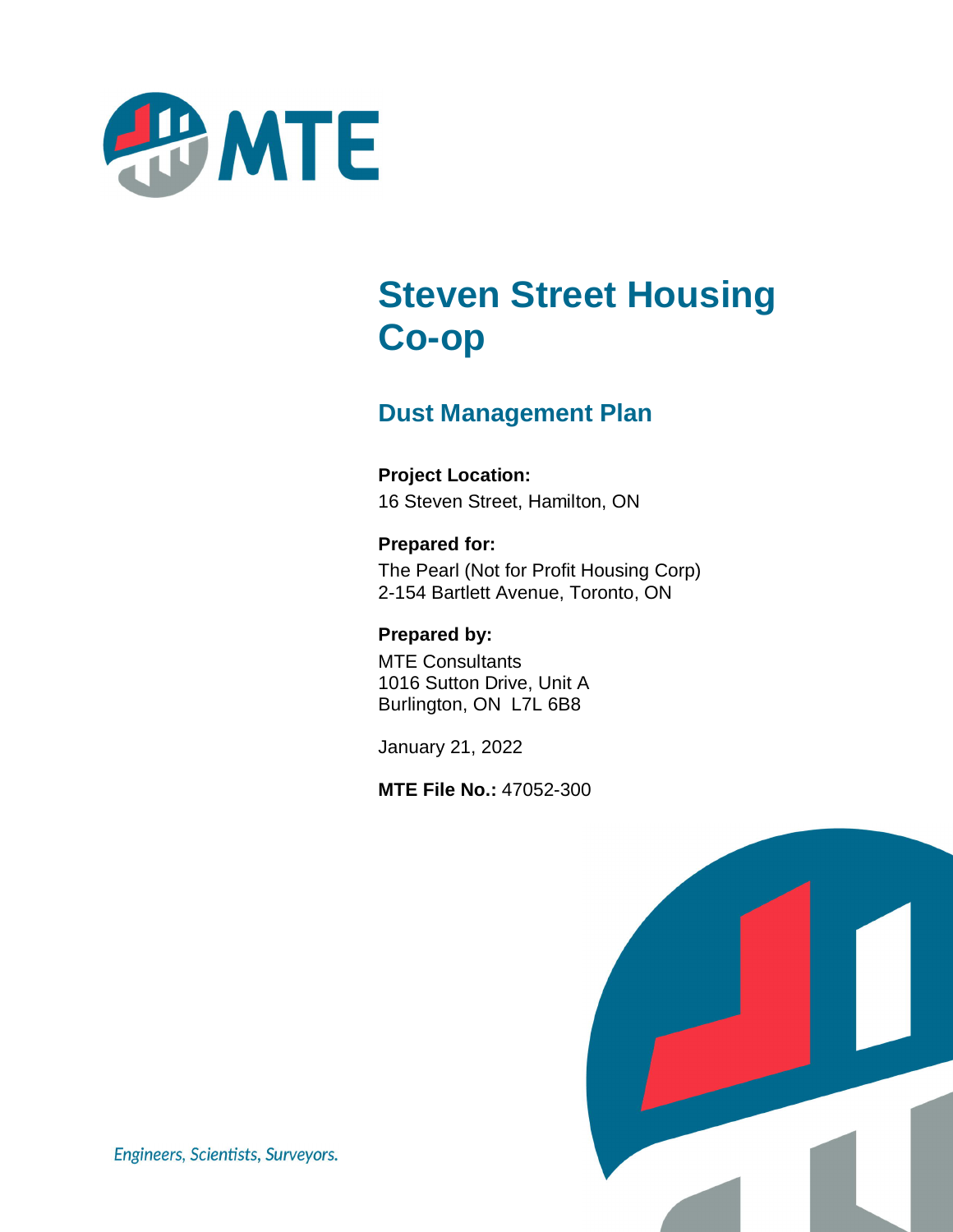

# **Contents**

| 1.0 |       |  |  |  |
|-----|-------|--|--|--|
| 1.1 |       |  |  |  |
| 2.0 |       |  |  |  |
| 3.0 |       |  |  |  |
| 3.1 |       |  |  |  |
|     |       |  |  |  |
|     |       |  |  |  |
|     | 3.1.3 |  |  |  |
|     | 3.1.4 |  |  |  |
|     |       |  |  |  |
|     | 3.1.6 |  |  |  |
|     | 3.1.7 |  |  |  |
|     |       |  |  |  |
| 3.2 |       |  |  |  |
| 4.0 |       |  |  |  |
| 5.0 |       |  |  |  |

### **Figures**

| . .<br>$\mathbf{v}$ |
|---------------------|
|---------------------|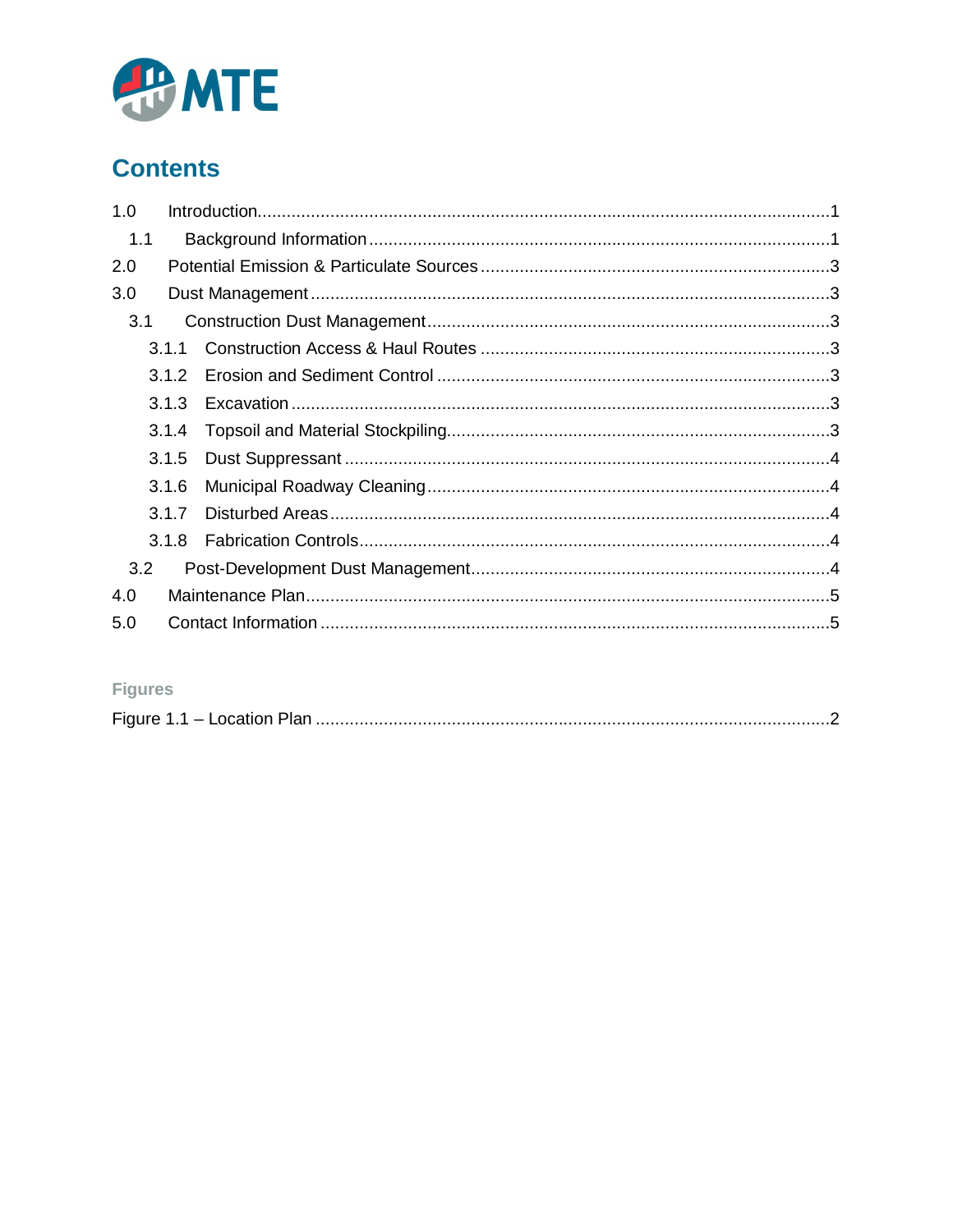# **1.0 Introduction**

#### **1.1 Background Information**

MTE Consultants Inc. has been retained by The Pearl (Not for Profit Housing Corp) to complete a Dust Management Plan to supplement the site servicing design for a proposed 19 unit multiple dwelling development at 16 Steven Street, Hamilton (see Figure 1.1 for location plan). This report will outline a functional servicing strategy for the proposed development.

The site is located on a 0.06ha lot currently occupied by an industrial building on the east side of Steven Street and a residential building on the south side of King William Street. The site is bounded by Steven Street to the west, King William Street to the north and residential lands to the east. The proponent plans to construct a 19-unit multiple dwelling within the existing industrial building.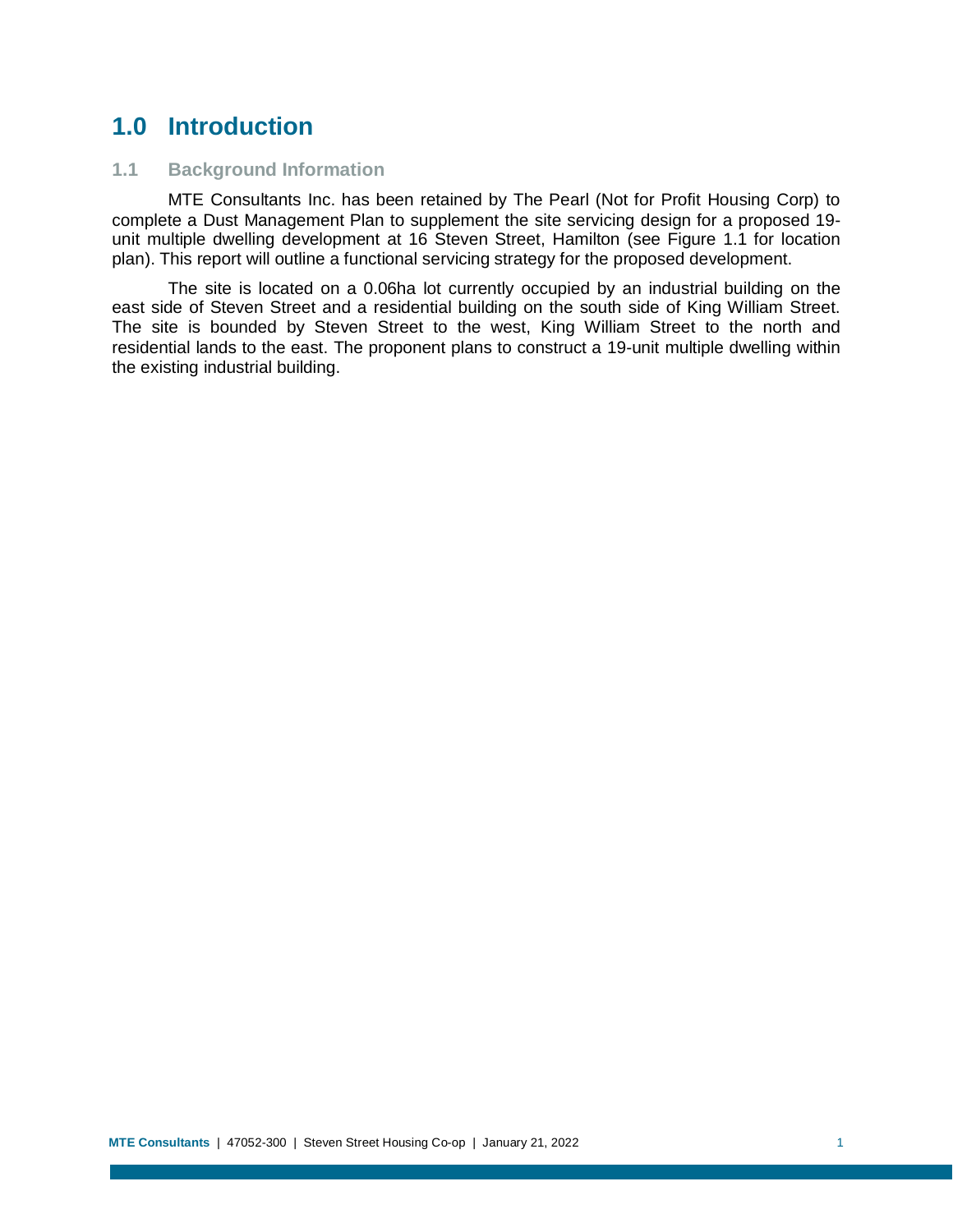

September 29, 2020 - 9:10 a.m. - Plotted By: rcalogero

P:\P\47052\300\47052-300-F1.dwg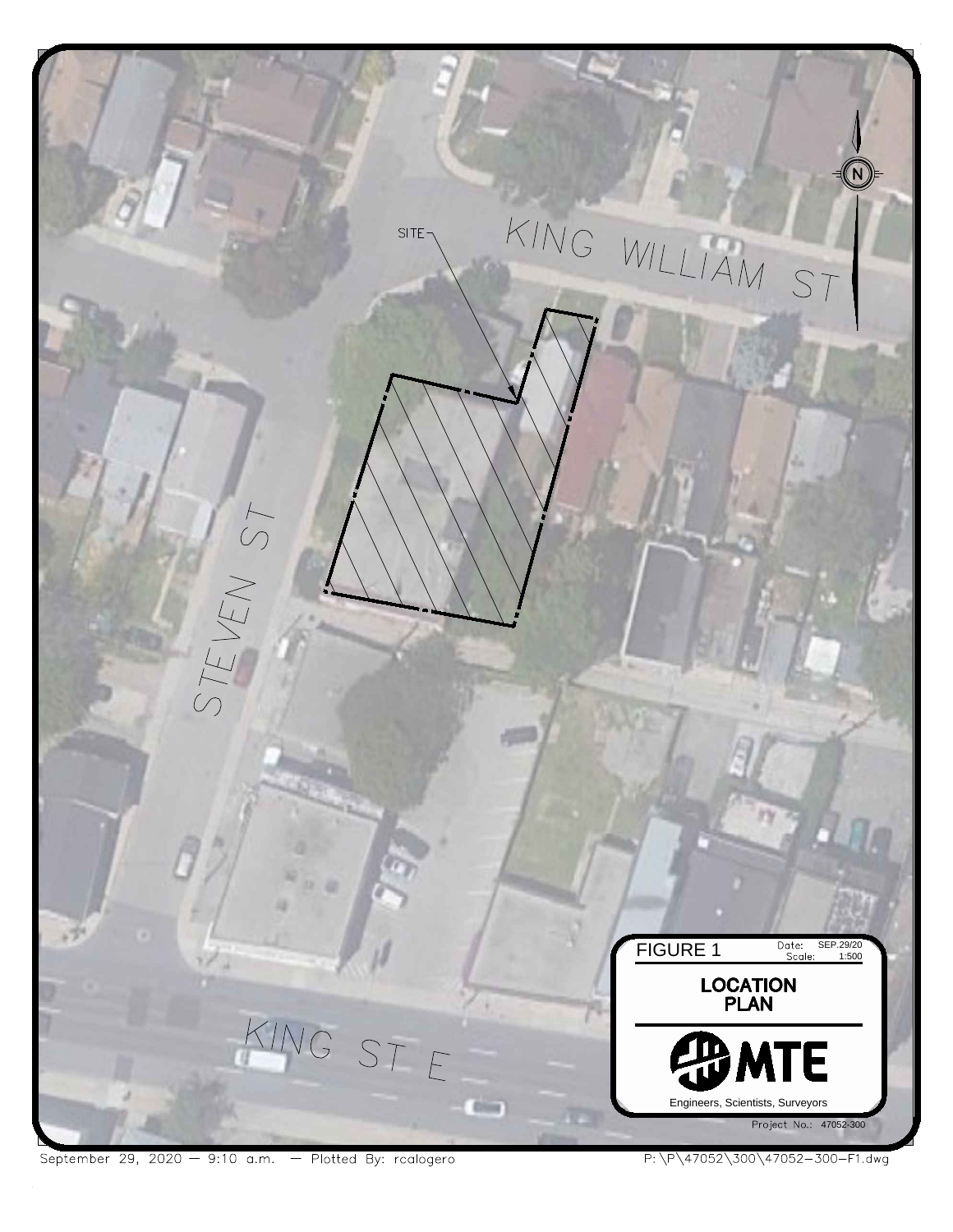# **2.0 Potential Emission & Particulate Sources**

The identified, potential sources of sediment and dust emissions generated from construction activities are as follows:

- Excavation and backfilling;
- Clearing and grubbing;
- Sediment and mud tracking from construction vehicles;
- **High wind conditions on exposed surfaces.**

## **3.0 Dust Management**

The following points describe the proposed dust mitigation and control strategies during construction activities and post-construction.

**3.1 Construction Dust Management**

#### **3.1.1 Construction Access & Haul Routes**

- A construction mud mat will be installed for vehicles entering and exiting the site.
- **Determine a haul route that will minimize distances travelled for delivery of** construction materials.
- A maximum speed limit of 25 km/hour shall be used when traveling on established haul routes, and 10 km/hour when traveling on surfaces that have not be made a haul route.
- Secure loads on haul trucks to minimize fugitive emissions from the transportation. Partially or totally enclose the entire work surface area of the hauled bulk materials with an anchored tarp or plastic.

#### **3.1.2 Erosion and Sediment Control**

 All erosion and sediment control measures (silt sacks, silt fences, etc.) must be installed prior to commencement of construction.

#### **3.1.3 Excavation**

 Exposed lands which have been excavated for road construction and site services shall be sprinkled with water as required during dry and windy conditions.

#### **3.1.4 Topsoil and Material Stockpiling**

- **Topsoil stock piles shall be temporarily seeded to prevent erosion. Placement of** vegetation shall be in accordance with OPSS.572. Where required, erosion control blankets shall be placed as per OPSS.572, at the direction of the engineer.
- Inactive material stockpiles shall be covered with a plastic or fiber sheet (or approved equivalent) and will be anchored.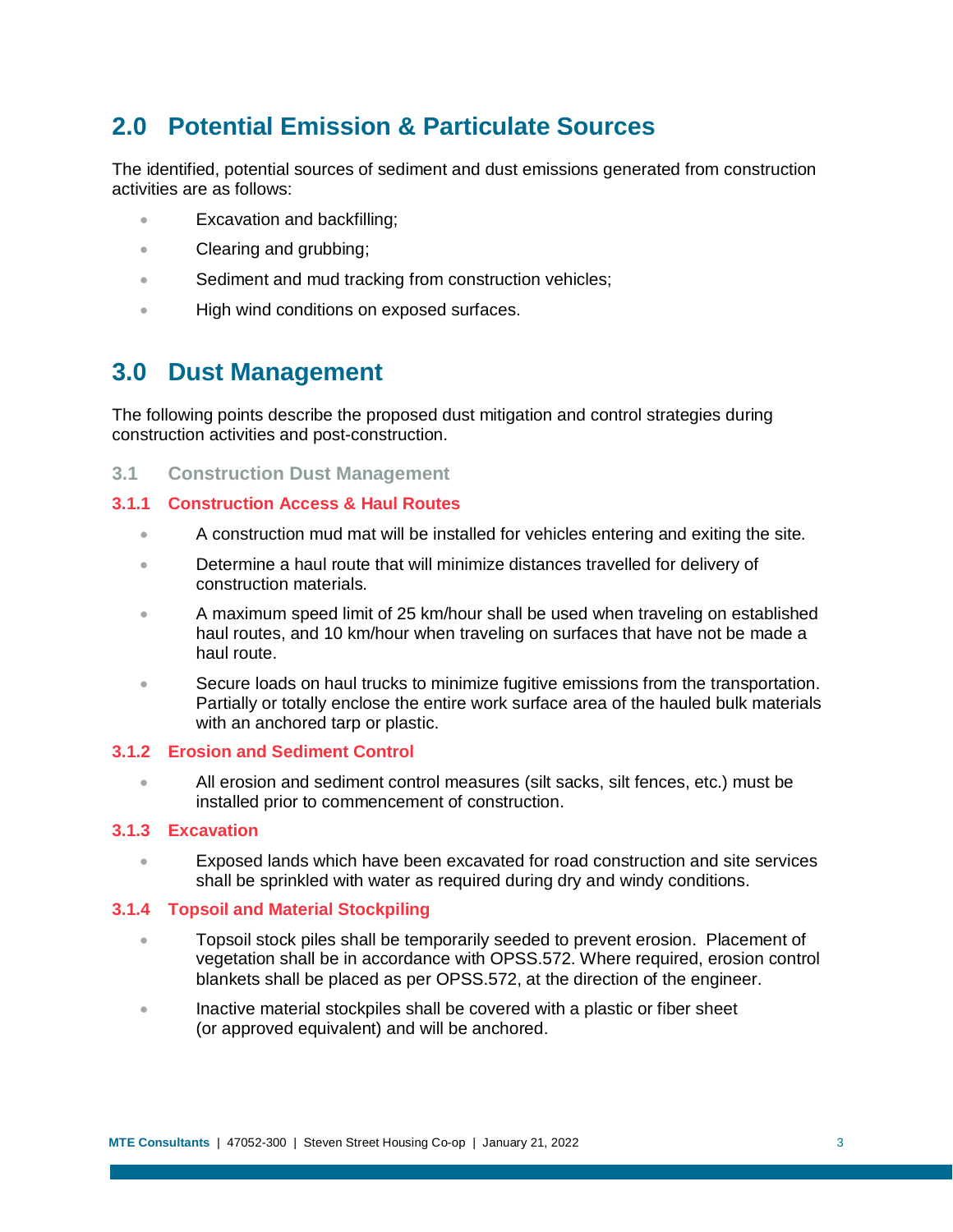#### **3.1.5 Dust Suppressant**

- During dry and windy conditions, areas such as inactive topsoil & material stockpiles, roadways, and exposed earth surfaces shall be sprinkled with water at least three times/day or more frequently if required.
- In the event that excessive dust is generated onsite, the Contractor will identify the source and take immediate steps to reduce the dust generation to an acceptable level.

#### **3.1.6 Municipal Roadway Cleaning**

• The contractor shall be responsible for cleaning roadways and sidewalks of all sediments resulting from construction traffic from the site each day, at the end of the working day. Cleaning activities include scraping and sweeping to the satisfaction of the construction project manager. In a situation where large areas required sweeping, commercial sweepers shall be used.

#### **3.1.7 Disturbed Areas**

- All disturbed areas not scheduled for further construction within 45 days will be provided with suitable temporary mulch and seed cover within 7 days of the completion of that particular phase of construction.
- All disturbed external areas shall be reinstated with permanent cover (as detailed) within 7 days of the completion of that particular phase of construction.

#### **3.1.8 Fabrication Controls**

- When cutting roadways, pavements, concrete etc., a diamond bladed saw with water pumped through the system shall be used.
- Should grinding material be required, tools are to be fitted with dust bags where possible and materials should be pre-washed.
- A vacuum should be used to collect dust when cutting materials rather than sweeping.

#### **3.2 Post-Development Dust Management**

 Once the site has been constructed, the entire site boundary will consist of paved surfaces or vegetated landscaped areas. Therefore, no dust generation is expected.